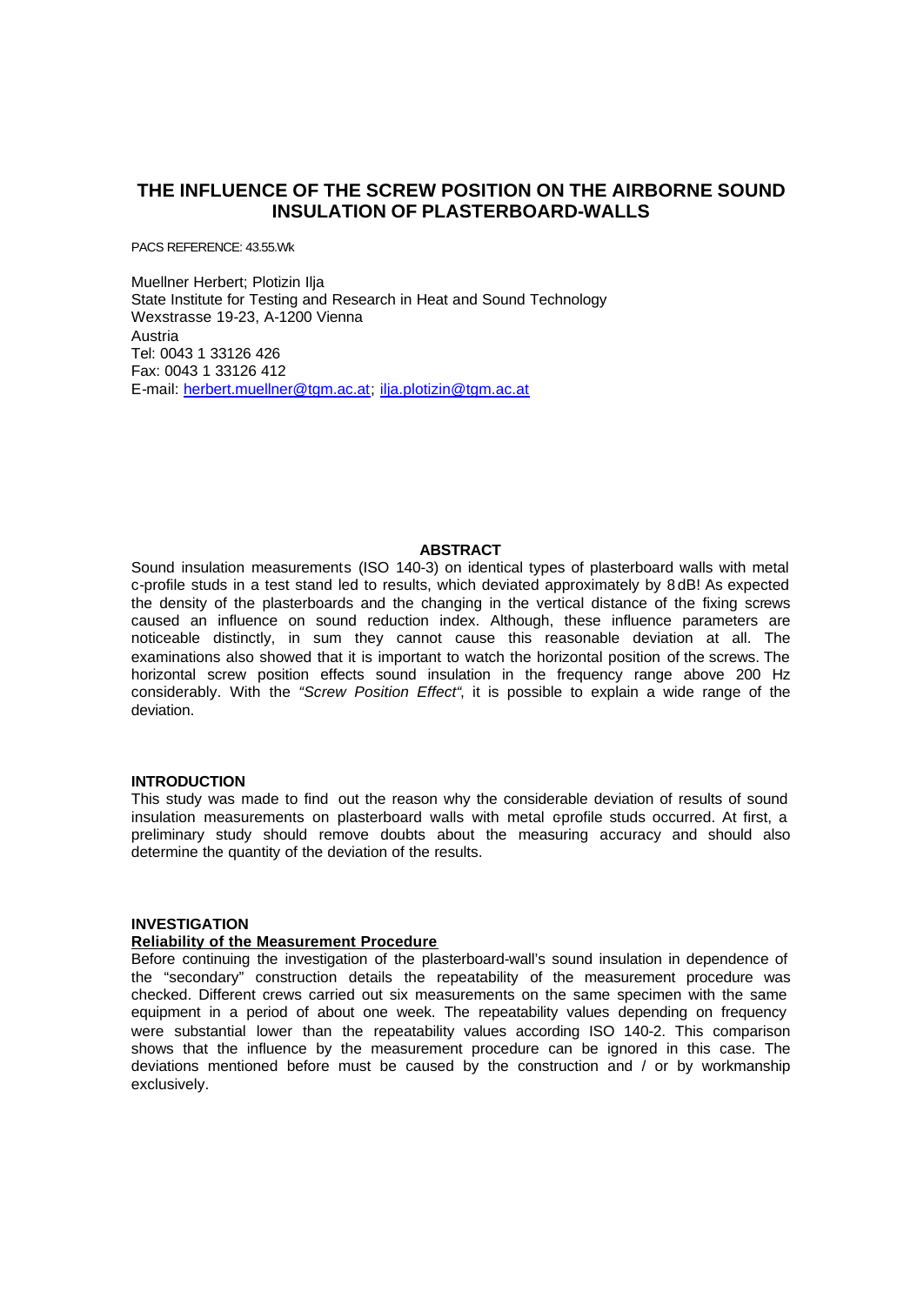#### **Measurements and Results**

At first preliminary examinations were carried out with a single-stud double-planked plasterboard-wall (2 x 12,5 mm plasterboard, 100 mm metal-studs, e= 625 mm, cavities filled with mineral wool, about 15 kg/m<sup>3</sup>, 2 x 12,5 mm plasterboard, joints of the plasterboards filled with knifing filler) because this kind of system was topic number one concerning the complaints. Figure 1 shows the section through the construction.

The measurements showed that the results indeed deviated considerably. Figure 2 shows schematically the characteristic of the best and the worst result, which were obtained by the preliminary examination.







#### **Influence of the Sealing**

The different way and kind of completion of the sealing lead to a clearly noticeable effect on the characteristic of the sound reduction index. It is not irrelevant whether acryl or silicon is chosen as sealing-material to seal the joints between test specimen and aperture border (Figure 3) especially if the effect of aging is considered (Figure 4).





Figure 3: Influence of sealing material and workmanship

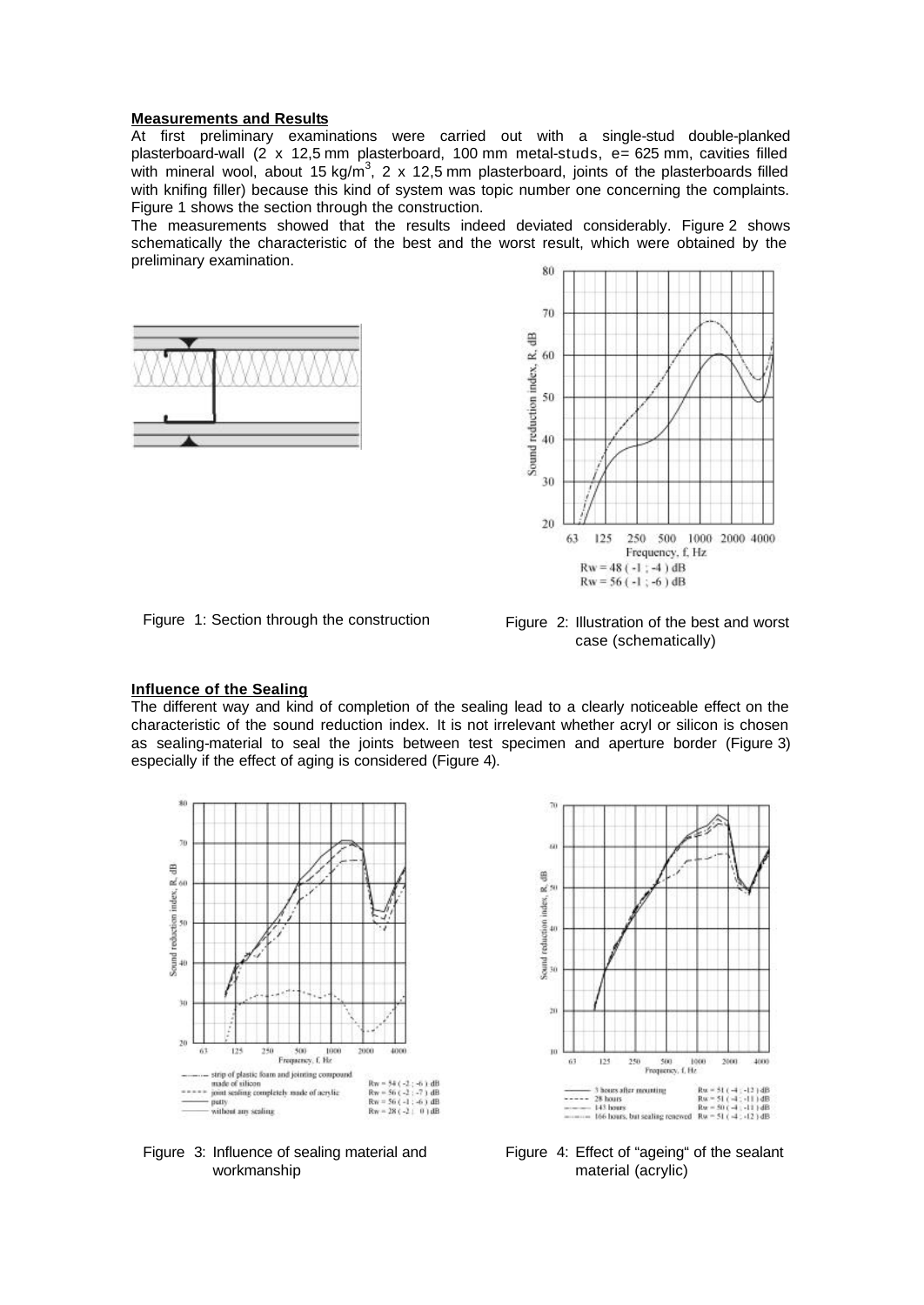#### **Influence of the Distance and Position of the Screws**

As expected, changing the vertical distance of the fixing screws caused an influence on sound insulation. This influence becomes noticeable in the frequency range higher than 200 Hz if the vertical distance is less than 25 cm. However, the experiment also showed that just the vertical distance of the fixing screws could not cause those measured differences of the sound insulation even if they were positioned at a distance of about 11 cm. This perception led to the conviction that these considerable deviations must be caused by other variables too.

For better control of the workmanship's influence the further examination was carried out in a test facility for windows because it is much easier to handle the components for mounting the test specimen of smaller size. The test specimen with the dimensions 1,23 m x 1,48 m was built up of 3 metal studs, 75 mm, about 55 cm distance between the studs, both sides planked with one layer of 12,5 mm plasterboard, cavity completely filled with mineral wool, 15 kg/m<sup>3</sup>. As sealant between the joints of test-specimen and test-opening boarder putty was used. The position of the fixing points were positioned close to the "free" edge of the c-profile's side on the one hand and close to the opposite edge of the "free" edge on the other hand. The vertical distance was chosen as 69 cm or 23 cm. The arrangement of the test specimen's components is shown in Figure 5 and Figure 6.



The influence on sound insulation is shown in Figure 9 and 10. The test results made clear that the horizontal position of the screws has a decisive effect on sound insulation. If the screws are positioned near to the opposite edge to the profile's "free" edge, in the frequency range above 200 Hz the sound reduction index is approximately 10 dB lower than if the screws are positioned near to the profile's "free" edge. However, it depends on the shape of the profile-stud essentially too. Figure 7 and 8 show the shape of the metal channels that were used.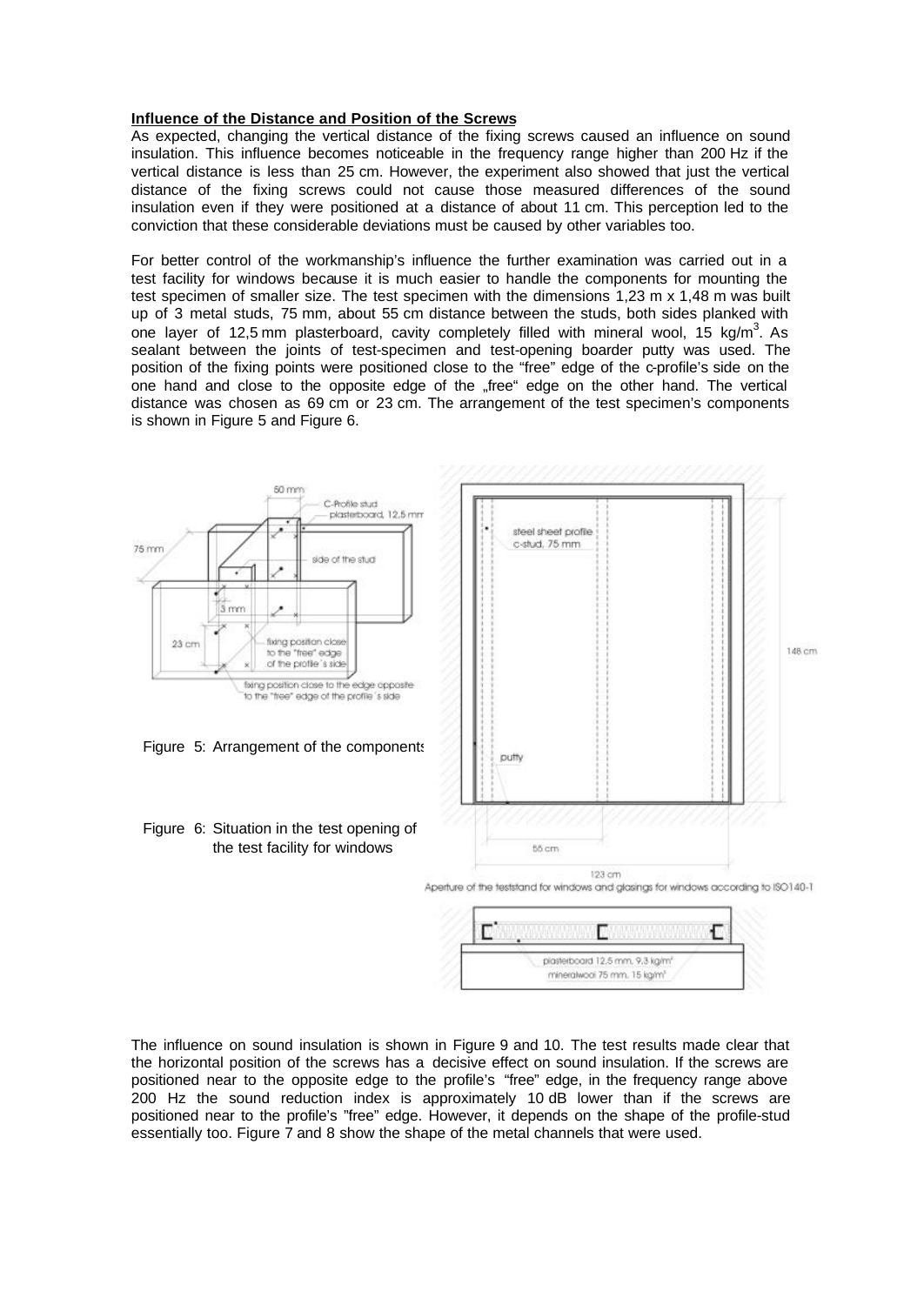



Figure 5: Standard profile stud Figure 5: Sound protection profile stud

The results obtained by the experiment with the sound protection profile-studs showed that sound insulation is substantially less effected by the screw position than if standard profile studs or timber studs are used.

The sound insulation characteristic of the element with screws positioned to the opposite edge to the "free" edge of the channel's side is very similar to the sound insulation characteristic of the element with timber studs. Figure 9 shows the influence of the horizontal position of the screws on the profile's side to the sound insulation. Figure 10 represents the comparison of the influence caused by the kind of stud and if the position of the screws is close to the opposite edge to the "free" edge of the channel's side and the vertical distance between the screws is 23 cm.



Figure 9: "Screw Position Effect" Figure 10: "Screw Position Effect" in dependence on the kind of stud

The results in Figure 11 illustrate how the influence on the sound insulation of the element depends on the horizontal position of the screws. The influence of the *Screw Position Effect* decreases if the distance to the "free" edge of the profile's side decreases.

Figure 12 shows the influence on the sound insulation caused by fixing the plasterboards onto timber studs by screws.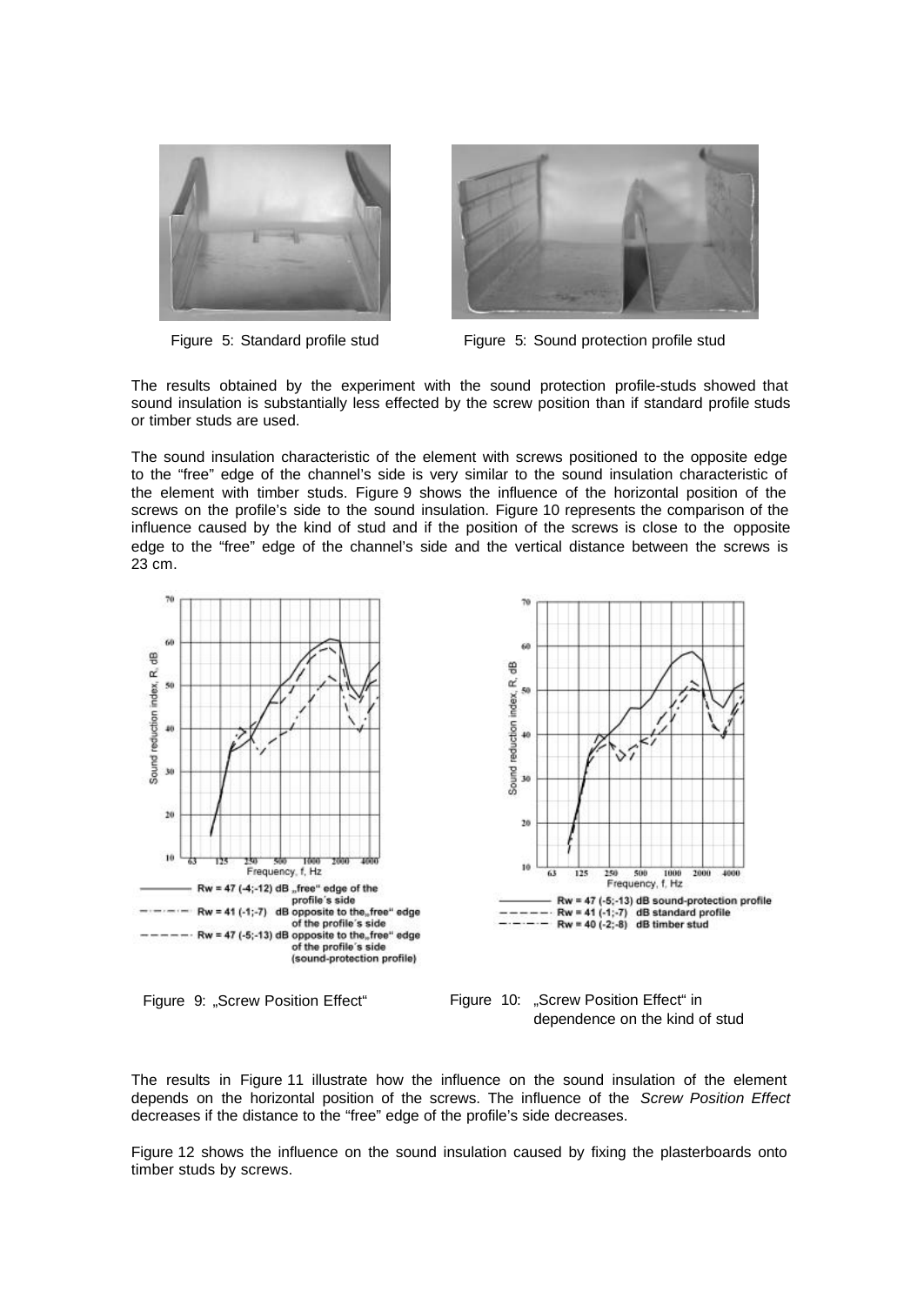Figure 13 and 14 illustrate the comparison of plasterboard wall elements with standard profile studs and screw position close to the opposite edge to the "free" edge of the profile's side and elements with timber studs.



Figure 11: "Screw Position Effect" in dependence on the horizontal screw position



Figure 13: "Screw Position Effect", vertical screw distance 23 cm



Figure 12: Influence caused by the fixing screws of plasterboard wall elements with timber studs



Figure 14: "Screw Position Effect", vertical distance 69 cm

# **Influence of the Plasterboard's mass per unit area**

According to the area of application, the apparent density of the plasterboard is varying. To find out the influence of the plasterboard's mass a double-stud-system wall with 50 mm profile-studs (the studs were separated by an air gap of about 3mm) double layered (12,5 mm each layer), cavity 50% filled with mineral wool was chosen. Experiments with double-stud-systems, carried out in this investigation too led to the understanding that the problems with the fixing of the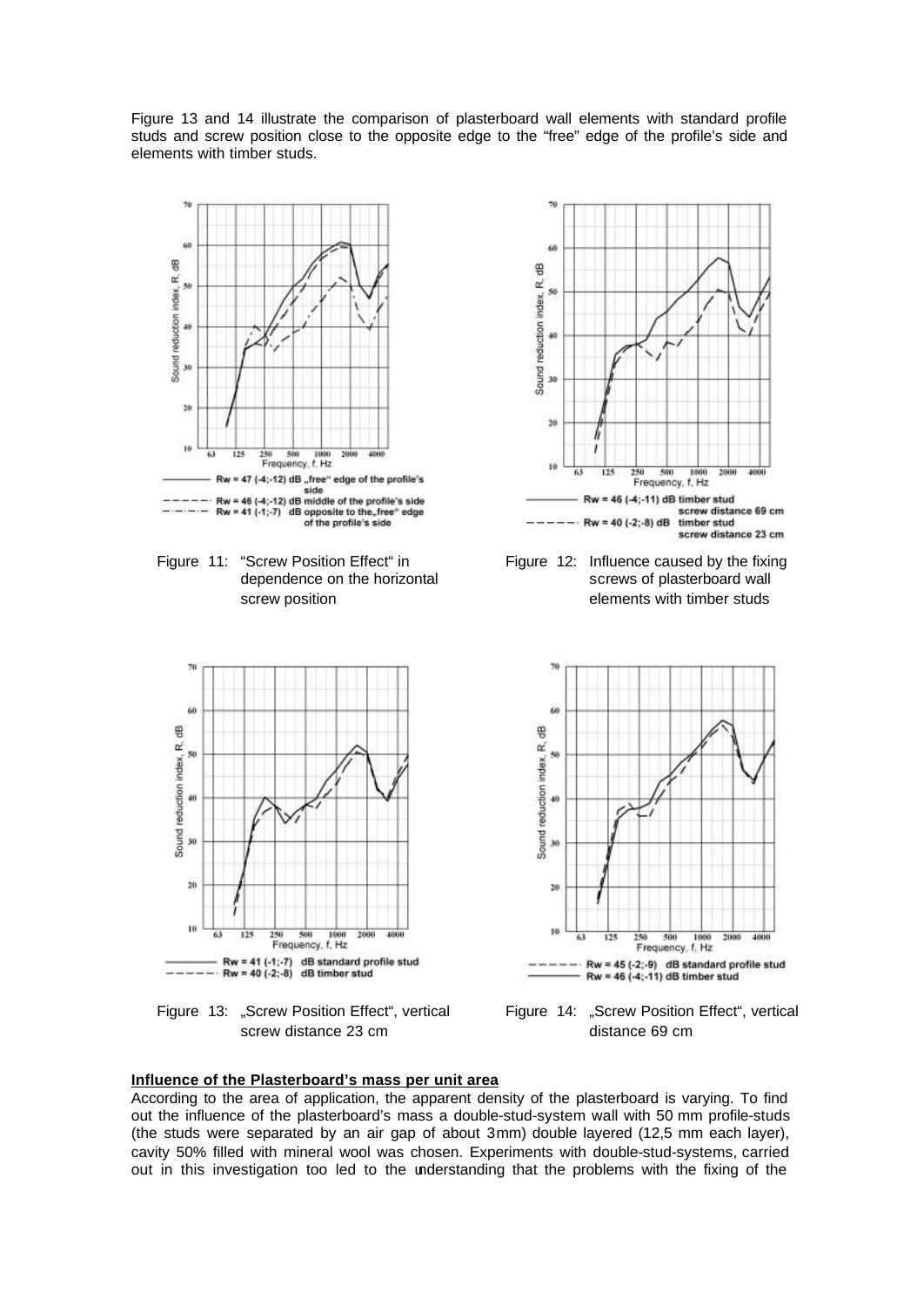plasterboards are in connection with single-stud-systems only. If the investigations are carried out with double-stud plasterboard walls, it is possible to find out the acoustical properties without any essential side effects. Figure 15 illustrates the section through the double-stud wall construction. Figure 16 shows the sound insulation characteristic of the double stud plasterboard walls. The difference depends only on the difference of the plasterboard's density. The difference of about one  $kg/m^2$  of the plasterboard's mass per unit area causes approximately a difference of 1 to 2 dB. This result is similar to a former study [1].



#### **Discussion of the Results**

If we subtract the influence due to the workmanship of the junction's sealing and the influence of the variation of the plasterboard's mass from the total deviation we get by the measurements in the test stand for walls we get approximately 6 dB. Due to the measurement, we carried out on the plasterboard elements with standard c-profile studs we learned that the *Screw Position Effect* could also cause 6 dB. For this reason it seems to be allowed to say that the deviations of the results are caused by the *Screw Position Effect* with the amount of at least 75% in the extreme case.

The comparison of the results obtained by measurements carried out on plasterboard elements with c-profile studs with screw position close to the opposite edge to the "free" edge of the profile's side and carried out on plasterboard elements with timber studs shows that both systems behave almost identically. Low vertical screw distance means lower sound-reduction index values and a wide distance between the vertical screw position means "higher" soundreduction index values. If the horizontal distance of the screws to the "free" edge of the side decreases the sound insulation of the "profile stud wall-element" increases in the frequency range above 200 Hz. This means higher sound reduction index in the frequency range mentioned above can just be obtained by accident. The higher values depend on the distribution of the horizontal positions of the screws.

The comparison of the results of the measurements with standard c-profile studs, sound protection studs and timber studs shows that appropriate profiles can avoid or at least minimize the considerable decrease in sound insulation particularly in the frequency range above 200 Hz.